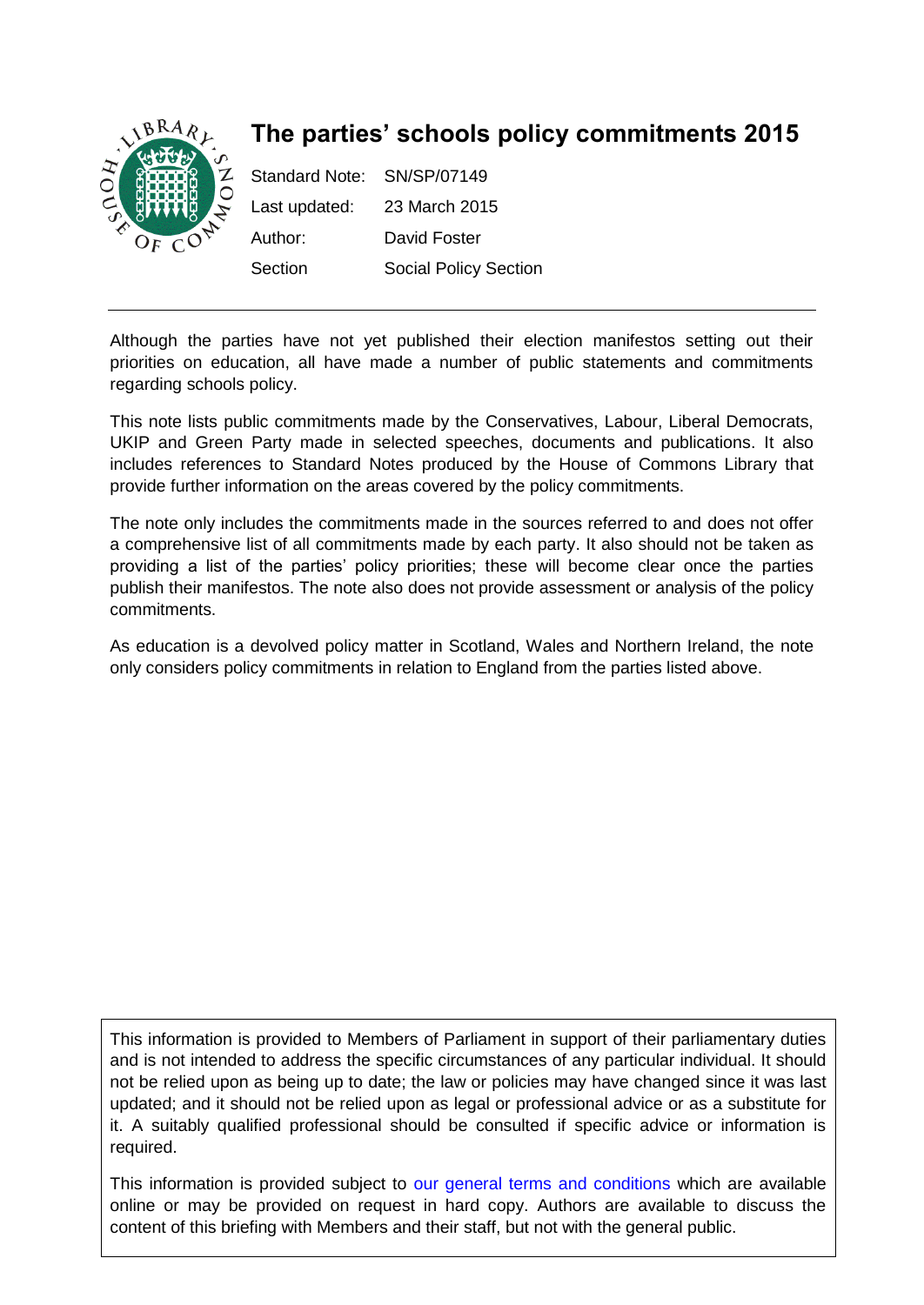## **Contents**

| 1            | <b>Introduction</b>          | 3  |
|--------------|------------------------------|----|
| $\mathbf{2}$ | <b>Conservative Party</b>    | 3  |
| 3            | <b>Labour Party</b>          | 4  |
| 4            | <b>Liberal Democrats</b>     | 6  |
| 5            | UK Independence Party (UKIP) | 7  |
| 6            | <b>Green Party</b>           | 9  |
| 7            | <b>Further information</b>   | 10 |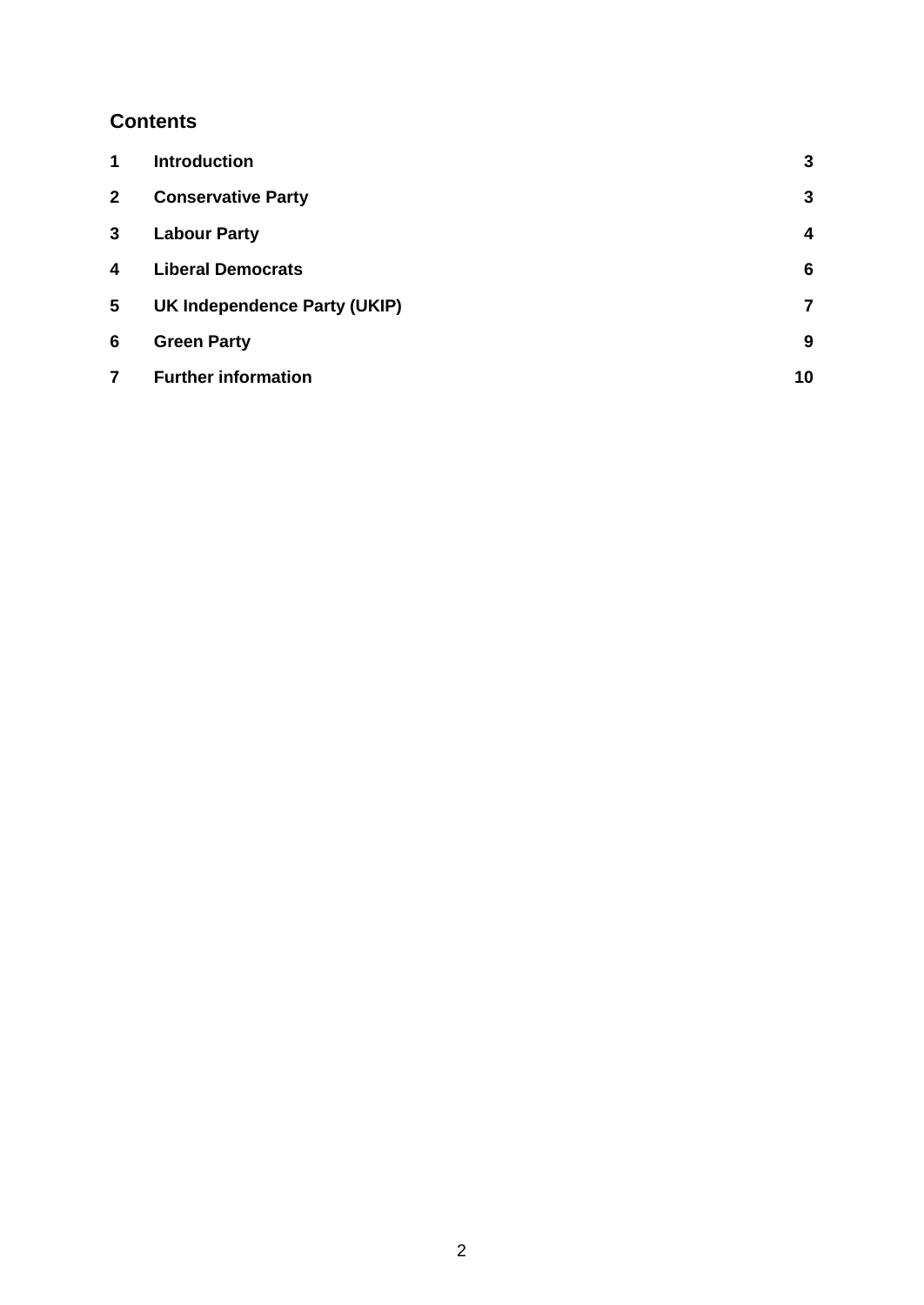## <span id="page-2-0"></span>**1 Introduction**

A clearer indication of the proposed education priorities in the next parliament will be provided when the parties publish their election manifestos, which they are expected to do following the dissolution of parliament on 30 March 2015.

Although the manifestos have not yet been published, the parties have made a number of public commitments and statements regarding their intended schools policies. A selection of these for each party is provided below. The lists only include the commitments made in the sources referred to and do not offer a comprehensive list of all commitments made by each party. The lists should also not be taken as the policy priorities of the parties; these will become clear once the parties publish their manifestos.

## <span id="page-2-1"></span>**2 Conservative Party**

In a [speech at a school in Enfield](http://press.conservatives.com/post/109906886845/david-cameron-a-britain-that-gives-every-child) on 2 February 2015, David Cameron spoke about some of the Conservative Party's election priorities on schools. Further commitments were outlined by the Education Secretary, Nicky Morgan, in an article for the Sunday Times and in a [speech](http://press.conservatives.com/post/113173098040/david-cameron-speech-on-free-schools)  [by the Prime Minister in Isleworth](http://press.conservatives.com/post/113173098040/david-cameron-speech-on-free-schools) on 9 March 2015. The commitments include:

## **School funding – 'flat cash' per-pupil**

In his speech on 2 February 2015, the Prime Minister stated that a Conservative Government would protect the cash per-pupil funding for schools:

I can tell you with a Conservative Government, the amount of money following your child into the school will not be cut. In Treasury speak, flat cash per pupil.<sup>1</sup>

### **New tests for primary school pupils**

In her article in the Sunday Times on 1 February 2015, Nicky Morgan stated that all 11-yearolds should know their times tables off by heart. She also stated that under a Conservative Government pupils would have to pass new tests in long division and complex multiplication, be able to read a novel and pass a writing test. <sup>2</sup> Referring to this commitment in his Enfield speech, David Cameron said:

…as Nicky announced yesterday, we are going to take action on illiteracy and innumeracy. That means putting our best teachers at the helm of the primary schools that fall short…making sure all 11 year olds take rigorous tests in maths; reading; and yes – spelling, punctuation and grammar…and setting higher standards so that – at the very least – 85 per cent of a school's pupils reach a good level of attainment, or are on their way to getting there.<sup>3</sup>

## **Converting schools "requiring improvement" into academies**

In his Enfield speech the Prime Minister announced plans under which schools rated by Ofsted as "requiring improvement" could be converted to academies:

<sup>1</sup> "David Cameron – [A Britain that gives every child the best start in life"](http://press.conservatives.com/post/109906886845/david-cameron-a-britain-that-gives-every-child), Conservative Party website, 2 February 2015.

<sup>&</sup>lt;sup>2</sup> ["All children must learn times tables"](http://www.thesundaytimes.co.uk/sto/news/uk_news/Education/article1513958.ece), Sunday Times, 1 February 2015 [log-in required]

<sup>&</sup>lt;sup>3</sup> "David Cameron – [A Britain that gives every child the best start in life"](http://press.conservatives.com/post/109906886845/david-cameron-a-britain-that-gives-every-child), Conservative Party website, 2 February 2015.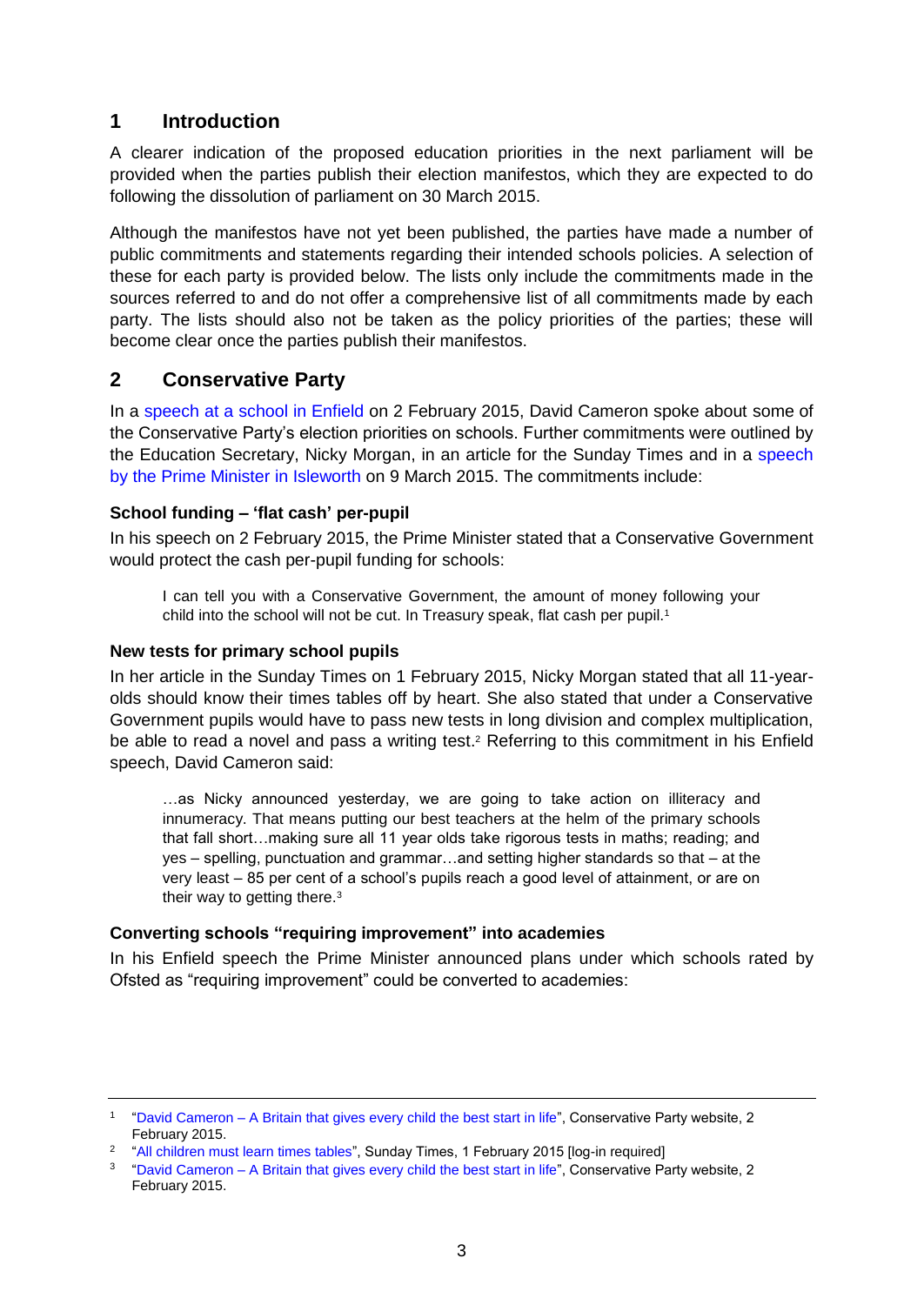Under a Conservative Government, any school that Ofsted says "requires improvement" and cannot demonstrate that it has the capacity to improve will have to become a sponsored Academy.<sup>4</sup>

#### **Expansion of the Free Schools programme**

In his Isleworth speech David Cameron stated that a Conservative Government would hope to open 500 free schools over the course of the next parliament:

If you vote Conservative, you will see the continuation of the Free Schools programme at the rate you've seen in the last 3 years.

That means, over the next Parliament, we hope to open at least 500 new Free Schools... resulting in 270,000 new school places.<sup>5</sup>

#### **Establishment of a National Teaching Service**

The Conservative Party have outlined plans for a centrally funded National Teaching Service made up of strong teachers who would be sent to work in poorly performing schools.<sup>6</sup> In an article in the Daily Mail on 12 October 2014 David Cameron wrote:

A National Teaching Fellowship will pay the best of the best to work in failing or inadequate schools.

I want to see 1,500 of these top teachers signed up and in post by 2020. That means two in every school; every child within reach of first-class teaching.<sup>7</sup>

#### **Wider remit for Regional School Commissioners**

In his Daily Mail article on 12 October 2014 the Prime Minister stated that a Conservative Government would extend the powers of the Regional School Commissioners:

Currently there are eight regional school commissioners overseeing all Free Schools and Academies. We will give these experts, who include former teachers, a wider remit: unprecedented powers to overhaul failing schools.

If it's the leadership that's not working, they can make them remove it – reappointing the whole governing body if they have to. If the curriculum isn't up to scratch, they can change it.<sup>8</sup>

## <span id="page-3-0"></span>**3 Labour Party**

Some of the policy proposals of a future Labour Government were outlined by Ed Miliband in a [speech at Haverstock School](http://press.labour.org.uk/post/110805266184/speech-by-ed-miliband-on-education-at-haverstock) on 12 February 2015. Further information on the Labour Party's schools policies is included in its *[Changing Britain Together](http://b.3cdn.net/labouruk/89012f856521e93a4d_phm6bflfq.pdf)* and its [policy review](http://www.yourbritain.org.uk/uploads/editor/files/SOCIETY_one_nation.pdf)  [document](http://www.yourbritain.org.uk/uploads/editor/files/SOCIETY_one_nation.pdf)*.* The commitments include:

#### **Protecting the education budget in real terms**

In his Haverstock School speech Ed Miliband stated:

I can announce that the next Labour government will ensure that spending on our schools rises by as at least as much as inflation. In other words, it will be protected in real terms.<sup>9</sup>

<sup>4</sup> *ibid*

<sup>5</sup> "David [Cameron speech on free schools"](http://press.conservatives.com/post/113173098040/david-cameron-speech-on-free-schools), Conservative party website, 9 March 2015.

<sup>6</sup> ["Cameron plans rescue squad of 1,500 top teachers"](http://schoolsweek.co.uk/cameron-plans-rescue-squad-of-1500-top-teachers/), Schools Week, 17 October 2014.

<sup>7</sup> ["I want a brilliant education for all and I want it fast, writes David Cameron"](http://www.dailymail.co.uk/news/article-2790386/i-want-brilliant-education-want-fast-writes-david-cameron.html), Daily Mail, 12 October 2014.

<sup>8</sup> *ibid*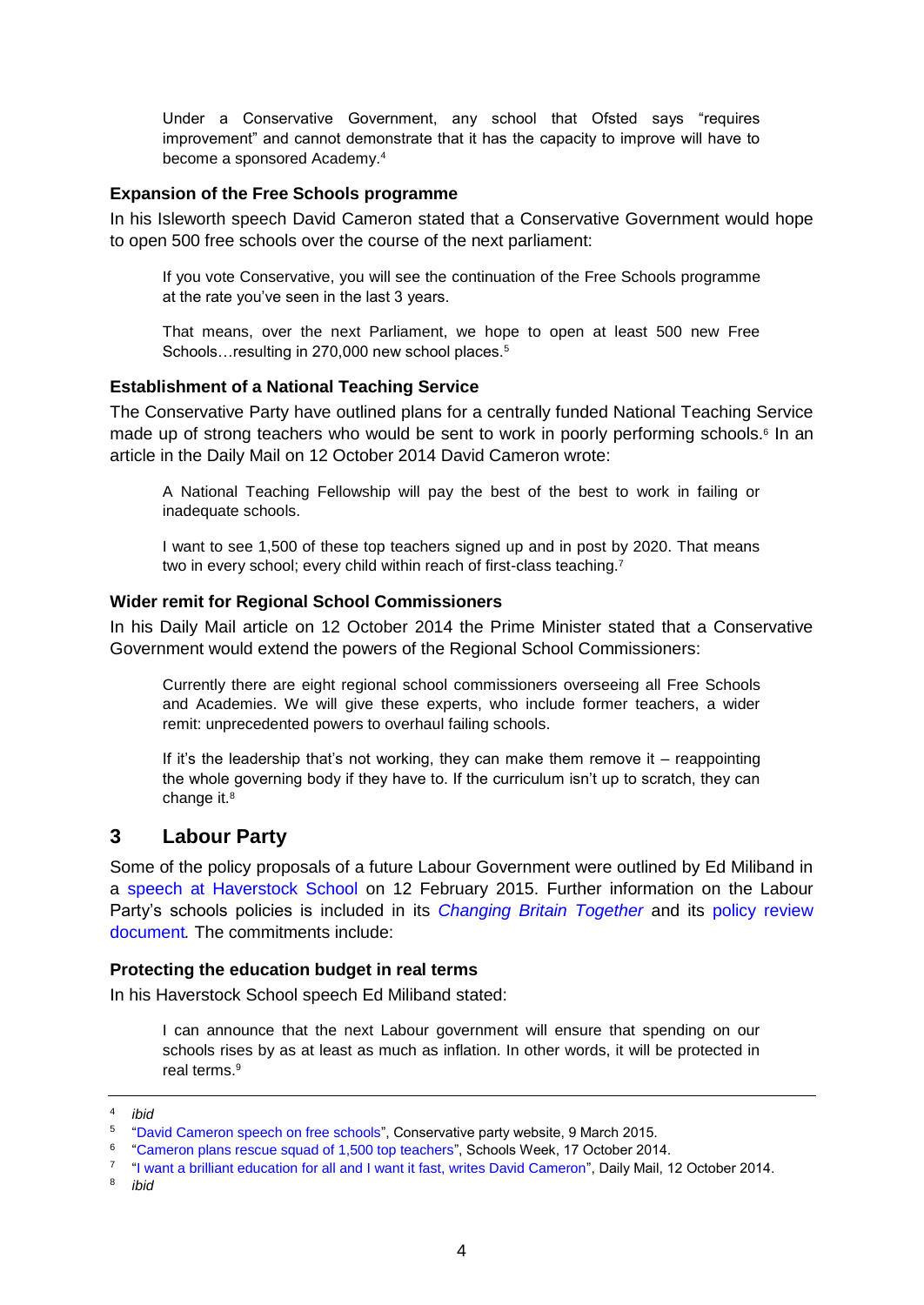He went on to state that this would also include early years education and further education, meaning that the "overall education budget" would be "protected in real terms".<sup>10</sup>

#### **Introducing new Directors of School Standards**

Ed Miliband stated in his speech on 12 February 2015 that a Labour Government would create new Directors of School Standards who would have a remit to drive up standards in every type of school:

But we also want every school to be locally accountable and to work together to drive up standards.

And that is what our new Directors of School Standards will ensure.

And they will have a specific mission to drive up standards in every type of local school: local authority-run, academies and Free Schools.<sup>11</sup>

#### **Ending the free schools programme**

The Labour Party's, *Changing Britain Together* states that a Labour Government would "end the free schools programme and instead prioritise new schools in areas where there are shortages of school places".<sup>12</sup>

#### **All teachers working towards qualified teacher status**

In his speech at Haverstock School Ed Miliband stated that a Labour Government would require:

…that all teachers work towards qualified teacher status. We will support teachers to learn new skills and develop their talent. We will create a new status of Master Teacher to which they can aspire.<sup>13</sup>

#### **Allow Ofsted to inspect academy chains**

In a speech in August 2014, Tristram Hunt, stated that Labour's policies would include "Ofsted inspection of academy chains".<sup>14</sup>

#### **Introducing a new Technical Baccalaureate**

The Labour Party's policy review document, *One Nation Society,* outlines the party's plans for a new Technical Baccalaureate:

Labour will also introduce a new gold-standard Technical Baccalaureate for young people to achieve at 18. This will include a work experience placement and a high standard vocational qualification accredited by employers. The Tech Bacc will give young people pursuing a vocational route something prestigious to aim for and act as a stepping stone into an apprenticeship, further study or skilled work at 18.<sup>15</sup>

9 ["Speech by Ed Miliband on education at Haverstock School"](http://press.labour.org.uk/post/110805266184/speech-by-ed-miliband-on-education-at-haverstock), Labour Party website, 12 February 2015 <sup>10</sup> *ibid*

 $\overline{a}$ 

<sup>11</sup> *ibid*

<sup>12</sup> Labour Party, *Changing Britain Together*, p40-1

<sup>&</sup>lt;sup>13</sup> ["Speech by Ed Miliband on education at Haverstock School"](http://press.labour.org.uk/post/110805266184/speech-by-ed-miliband-on-education-at-haverstock), Labour Party website, 12 February 2015

<sup>&</sup>lt;sup>14</sup> "The Choice in Education - [70 Years of the Butler Settlement –](http://press.labour.org.uk/post/95085249764/the-choice-in-education-70-years-of-the-butler) Speech by Tristram Hunt MP", Labour Party website, 18 August 2014.

<sup>15</sup> Labour Party, [One Nation Society,](http://www.yourbritain.org.uk/uploads/editor/files/SOCIETY_one_nation.pdf) p26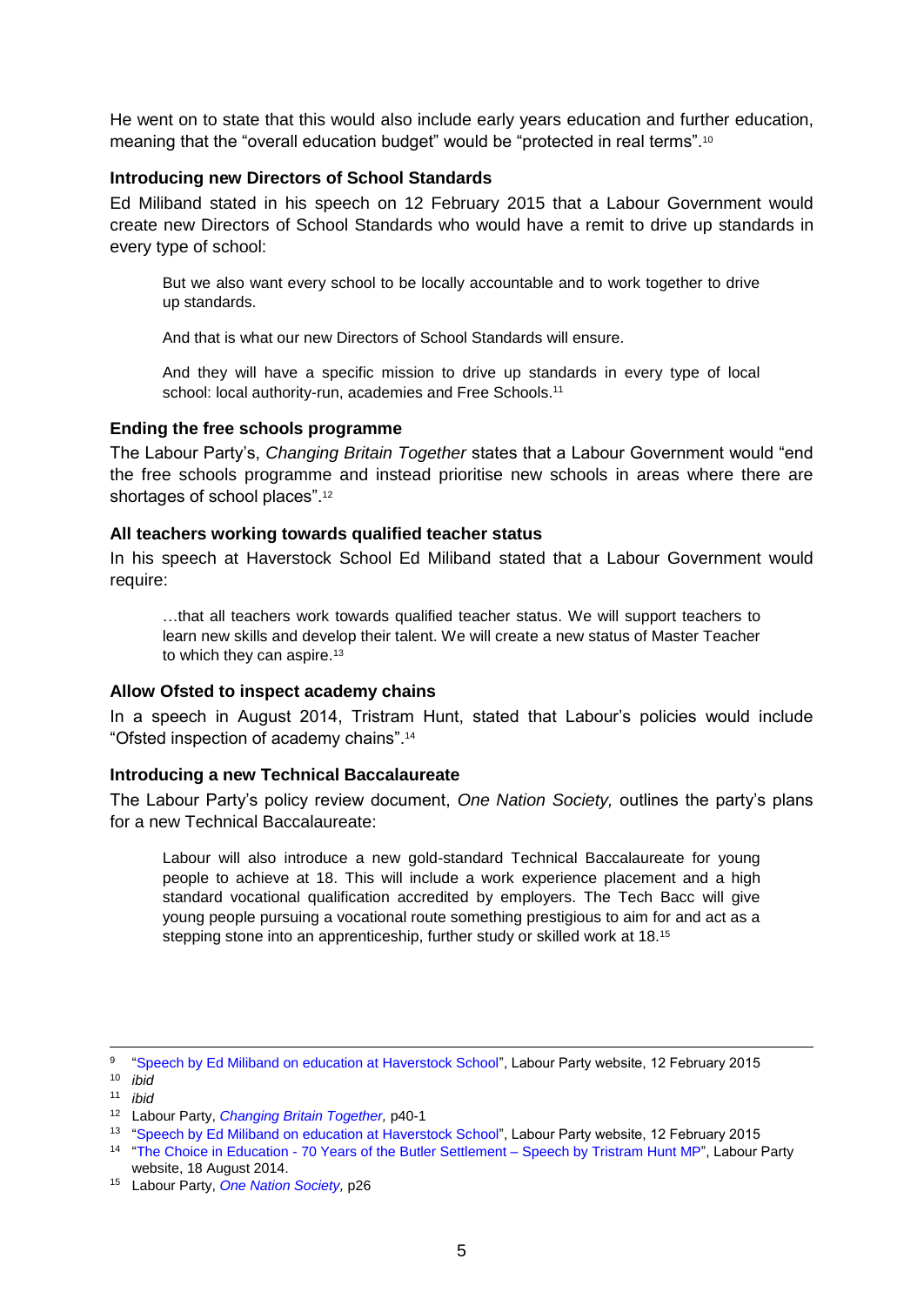### **Capping class sizes**

In his 12 February speech Ed Miliband said that a Labour Government would "cap class sizes for 5, 6, and 7 year olds at no more than 30 pupils". <sup>16</sup> Currently, classes can exceed this limit if they contain children falling into a prescribed "excepted pupil" category.

#### **Giving headteachers greater powers**

In his speech at Haverstock School the Labour Party Leader stated he wanted "all head teachers to have the powers currently given to academy heads". **<sup>17</sup>** A Library note, *[Free](http://www.parliament.uk/business/publications/research/briefing-papers/SN07059/free-schools-and-academies-frequently-asked-questions)  Schools and Academies – [frequently asked questions](http://www.parliament.uk/business/publications/research/briefing-papers/SN07059/free-schools-and-academies-frequently-asked-questions)*, gives further information on the current powers headteachers of academies.

### **Allowing schools to leave academy chains**

In a speech to the Association of School and College Leaders on 20 March 2015, Tristram Hunt, the Shadow Education Secretary, outlined Labour proposals for a mechanism by which schools could leave academy chains:

So I would like to see shorter contracts with clearly defined break-out clauses. A sort of 'Bosman Ruling' for chains, where good schools could leave for a better chain more willing to serve the best interests of parents and pupils. And releases outstanding school leaders to pursue innovation and improvement with the best available partners. I see too many schools struggling with second-rate academy chains, and I want to set them free.<sup>18</sup>

## **School Leadership Institute**

A press release from the Labour Party ahead of a speech by Tristram Hunt in February 2015 outlined plans for a new School Leadership Institute "to champion high quality leadership, attract the next generation of head teachers, and increase the numbers of black and ethnic minority (BAME) head teachers".<sup>19</sup>

## <span id="page-5-0"></span>**4 Liberal Democrats**

In August 2014 the Liberal Democrats published a [pre-manifesto,](http://www.libdems.org.uk/policy_paper_121) which included a section on education. This was endorsed at the party's Autumn Conference in 2014 "as the basis for constructing the party's manifesto for the next general election".<sup>20</sup> Its commitments include:

## **Protecting the education budget in real terms**

The pre-manifesto document states that the Liberal Democrats would:

Protect the education budget in real terms right through from the early years to age 19 – from cradle to college. We will at least protect the schools' Pupil Premium in real terms, consider carefully the case for any extension of the Premium, and introduce a fair national funding formula.<sup>21</sup>

#### **Extending free school meals**

The Liberal Democrat's pre-manifesto includes a commitment to:

<sup>&</sup>lt;sup>16</sup> ["Speech by Ed Miliband on education at Haverstock School"](http://press.labour.org.uk/post/110805266184/speech-by-ed-miliband-on-education-at-haverstock), Labour Party website, 12 February 2015

<sup>17</sup> *ibid*

<sup>18</sup> [Speech by Tristram Hunt to the Association of School and College Leader's Annual Conference, 20 March](http://ascl2015.modstreaming.com/od3)  [2015](http://ascl2015.modstreaming.com/od3)

<sup>19</sup> ["Labour's plan for the next generation of school leaders"](http://press.labour.org.uk/post/111842448404/labours-plan-for-the-next-generation-of-school), Labour Party website, 23 February 2015.

<sup>&</sup>lt;sup>20</sup> ["F30: A Stronger Economy and a Fairer Society"](http://www.libdems.org.uk/f30_a_stronger_economy_and_a_fairer_society), Liberal Democrats website, last accessed 19 March 2015.

<sup>&</sup>lt;sup>21</sup> Liberal Democrats, *Pre-Manifesto 2014: A Stronger Economy and a Fairer Society*, p42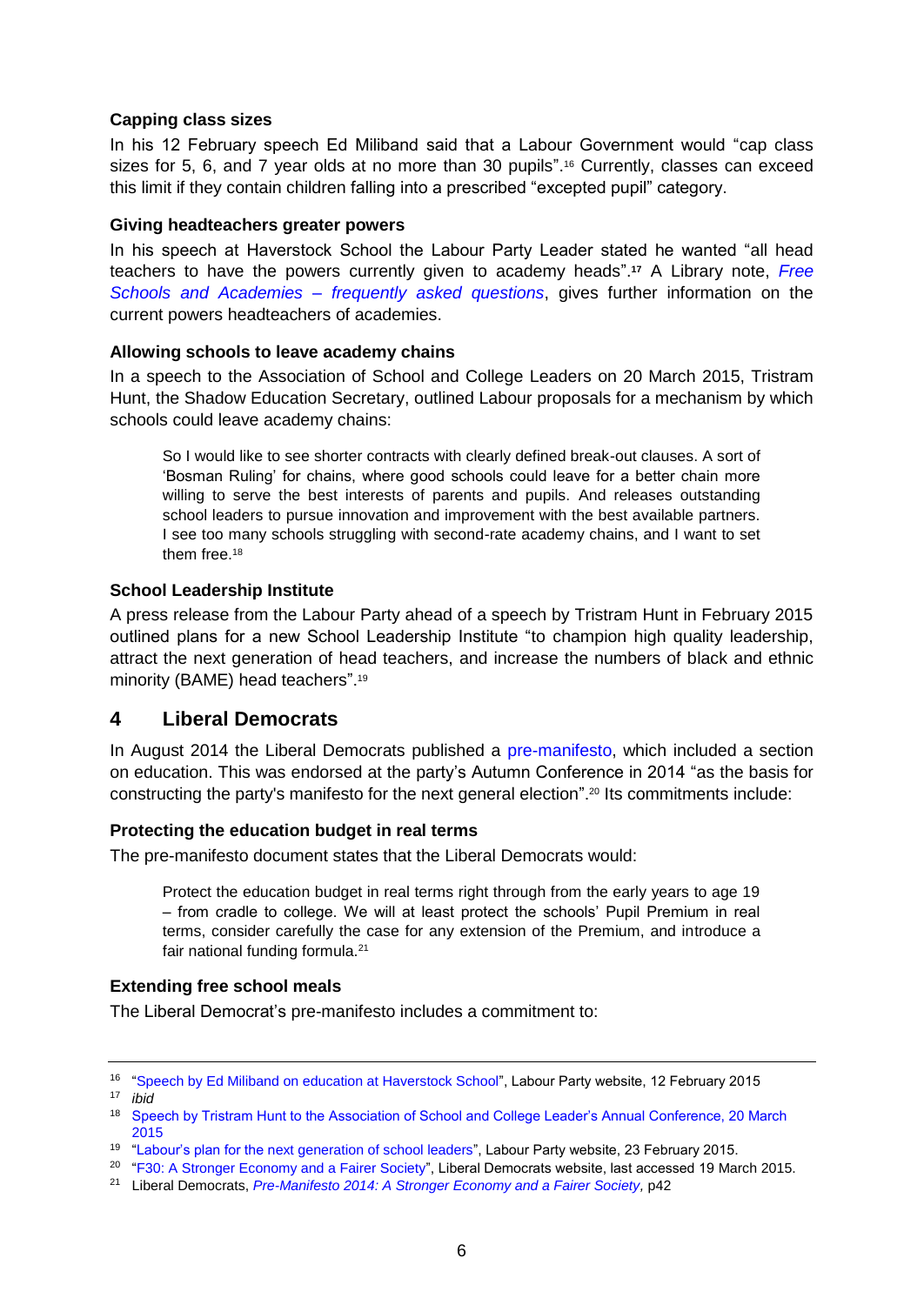Extend free school meals to all children in primary education, as resources allow and after a full evaluation of free meals for infants, while ensuring that school food standards apply to all schools, including academies.<sup>22</sup>

Currently children in the first three years of primary education are entitled to free school lunches, as are those from families in receipt of some benefits.

#### **All teachers work towards qualified teacher status**

Under a "parent's guarantee" outlined in the pre-manifesto:

…all teachers in state funded schools will be fully qualified or working towards Qualified Teacher Status (QTS). Free schools and academies will not be allowed to employ unqualified teachers from September 2016.<sup>23</sup>

#### **Introduction of a minimum curriculum entitlement**

The pre-manifesto states that a Liberal Democrat Government would introduce a slimmeddown national curriculum that would be taught in all schools. It states that the Liberal Democrats would:

Introduce a minimum curriculum entitlement – a slimmed-down core national curriculum, which will be taught in all state-funded schools. This will include a 'curriculum for life' including financial literacy, citizenship and age-appropriate sex and relationship education.<sup>24</sup>

Currently, only maintained schools, and not academies and free schools, are required to deliver the national curriculum.

#### **Establishment of an Educational Standards Authority**

The Liberal Democrat's pre-manifesto document includes a commitment to:

Establish an independent Educational Standards Authority (ESA) entirely removed from ministerial interference. The ESA will be charged with responsibility for curriculum content and examination standards.<sup>25</sup>

#### **National Leadership Institute for head teachers**

In a question and answer session on the Guardian website, David Laws stated that the Liberal Democrats would establish a National Leadership Institute "to increase the number of top-quality headteachers".<sup>26</sup>

#### **Allow Ofsted to inspect academy chains**

The party's pre-manifesto states that a Liberal Democrat Government would "Allow OFSTED to inspect both local authorities and academy chains".<sup>27</sup>

## <span id="page-6-0"></span>**5 UK Independence Party (UKIP)**

On 26 September 2014, Paul Nuttall, Deputy Leader of the UK Independence Party (UKIP), published an [outline of UKIP's education policies on the party's](http://www.ukip.org/paul_nuttall_a_better_education_system_for_a_better_britain) website. In addition, a page

<sup>22</sup> *ibid,* p42

<sup>23</sup> *Ibid,* p42

<sup>24</sup> *Ibid,* p43

<sup>25</sup> *ibid,* p43

<sup>26</sup> ["The Lib Dems' education policies: you ask the questions"](http://www.theguardian.com/politics/2015/mar/03/lib-dems-education-policies-schools-david-laws), *Guardian,* 3 March 2015

<sup>&</sup>lt;sup>27</sup> Liberal Democrats, *Pre-Manifesto 2014: A Stronger Economy and a Fairer Society*, p42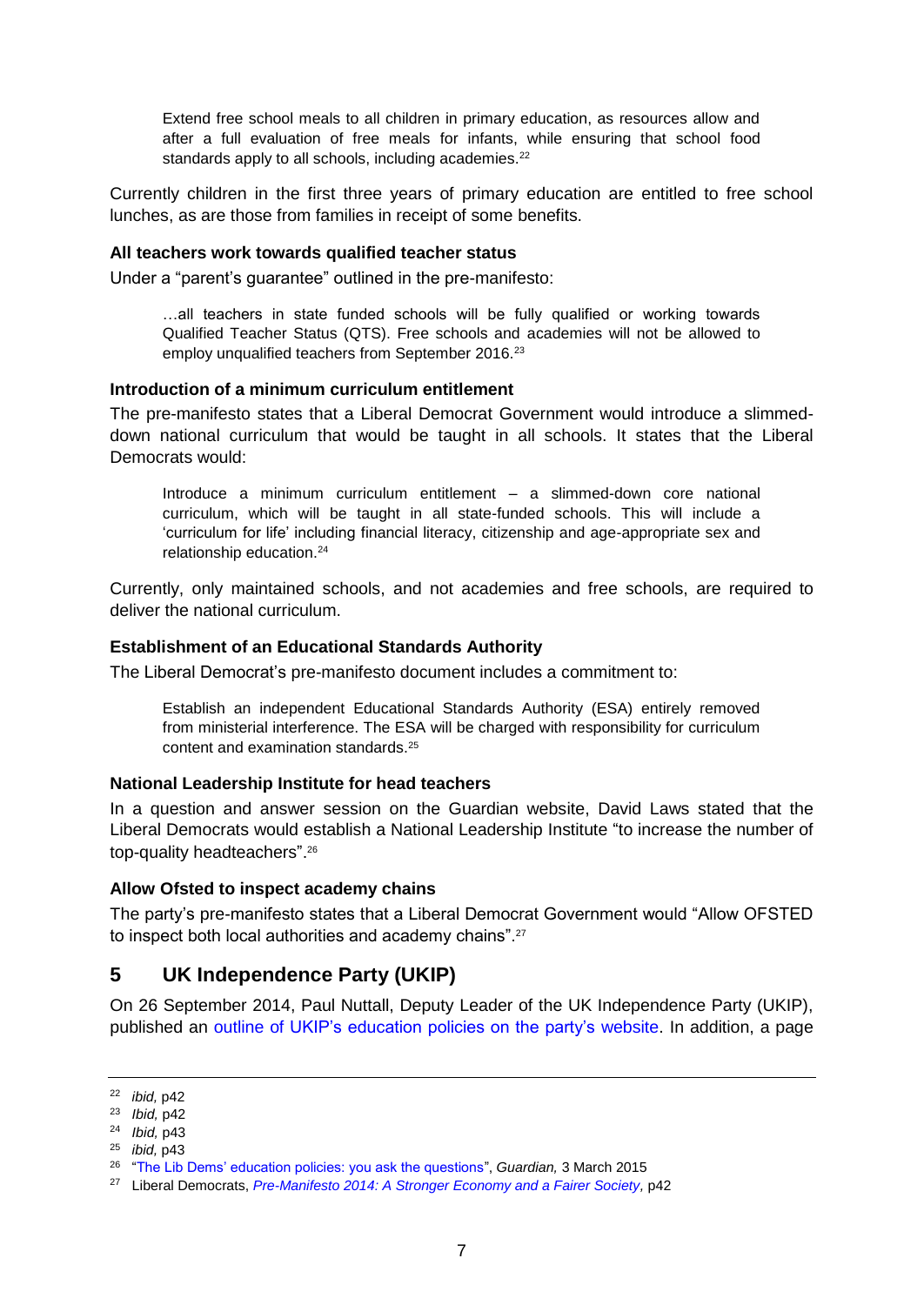on the UKIP website contains a [list of the policies that a UKIP Government would follow.](http://www.ukip.org/policies_for_people) The policies include:

#### **Increasing the number of grammar schools**

Paul Nuttall's "A Better Education System for a Better Britain" states that UKIP support "a grammar school in every town".<sup>28</sup> The party's website further states:

Existing schools will be allowed to apply to become grammar schools and select according to ability and aptitude. Selection ages will be flexible and determined by the school in consultation with the local authority.<sup>29</sup>

#### **Introducing an Apprenticeship Qualification option**

The "What a UKIP Government will do" page on the party's website states that UKIP would introduce a new Apprenticeship Qualification option for secondary school pupils:

UKIP will introduce an option for students to take an Apprenticeship Qualification instead of four non-core GCSEs which can be continued at A-Level. Students can take up apprenticeships in jobs with certified professionals qualified to grade the progress of the student.<sup>30</sup>

#### **Ofsted Inspections**

The party's website states that a UKIP Government would allow for Ofsted to inspect schools "on the presentation of a petition to the Department for Education signed by 25% of parents or governors".<sup>31</sup>

#### **Move to one exam board**

Paul Nuttall's, 'A Better Education System for a Better Britain' states that UKIP would:

…ensure that there is only ONE exam board for GCSEs and ONE for A Levels offering ONE course for the relevant subject.<sup>32</sup>

#### **Free Schools**

UKIP's website states that the party "supports the principle of Free Schools that are open to the whole community and uphold British values."<sup>33</sup>

#### **A more traditional primary education**

The, 'A Better Education System for a Better Britain' page on the UKIP website states that the party believes in "a return to a more traditional primary education, with 'the three 'Rs."<sup>34</sup>

#### **Sex and relationship education**

The UKIP website states that the party would "scrap sex and relationship education for children under the age of 11."<sup>35</sup>

<sup>&</sup>lt;sup>28</sup> ["Paul Nuttall: 'A Better Education System for a Better Britain'"](http://www.ukip.org/paul_nuttall_a_better_education_system_for_a_better_britain), UKIP website, 26 September 2014.

<sup>&</sup>lt;sup>29</sup> ["What a UKIP Government will do"](http://www.ukip.org/policies_for_people), UKIP website, last accessed 19 March 2015.

<sup>30</sup> *ibid*

<sup>31</sup> *ibid*

<sup>&</sup>lt;sup>32</sup> ["Paul Nuttall: 'A Better Education System for a Better Britain'"](http://www.ukip.org/paul_nuttall_a_better_education_system_for_a_better_britain), UKIP website, 26 September 2014.

<sup>&</sup>lt;sup>33</sup> ["What a UKIP Government will do"](http://www.ukip.org/policies_for_people), UKIP website, last accessed 19 March 2015.

<sup>&</sup>lt;sup>34</sup> ["Paul Nuttall: 'A Better Education System for a Better Britain'"](http://www.ukip.org/paul_nuttall_a_better_education_system_for_a_better_britain), UKIP website, 26 September 2014.

<sup>35</sup> *ibid*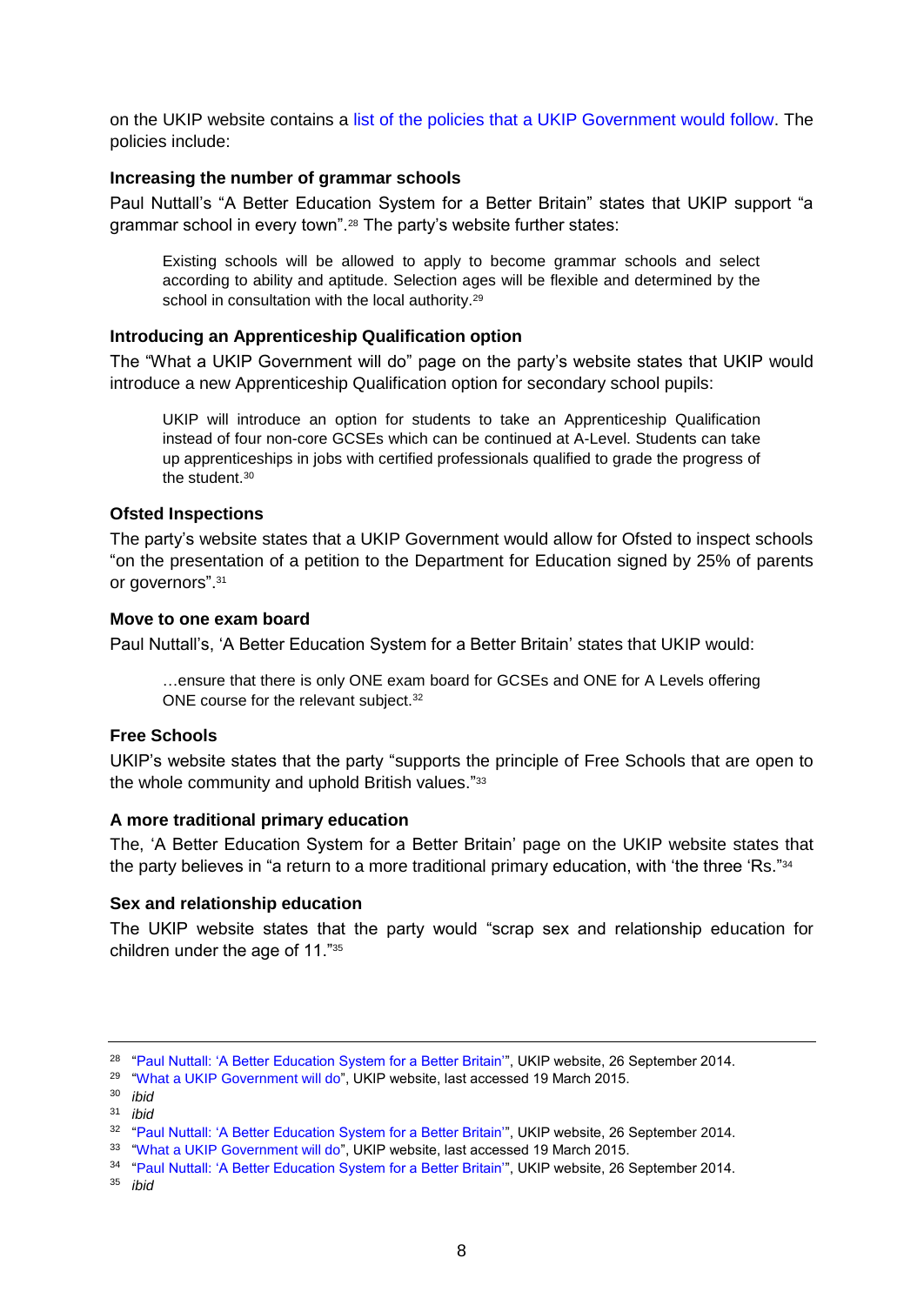## <span id="page-8-0"></span>**6 Green Party**

The Green Party's, *[Policies for a Sustainable Society](http://policy.greenparty.org.uk/assets/images/policy/pdfs/Education.pdf)* reflects the party's current priorities and is agreed and amended at the party's conferences. The policies included in the education section of *Policies for a Sustainable Society* include:

#### **Integrating academies and grammar schools into the Local Authority school system**

*Policies for a sustainable society* states that the Green Party would integrate academies and free schools into the Local Authority school system.<sup>36</sup> Regarding grammar schools the policy document states that the party would:

…allow no new grammar schools and gradually integrate grammar and secondary modern schools into the comprehensive system.<sup>37</sup>

#### **All teachers to have qualified teacher status**

The party's education policy document states that under a Green Government, "All teachers in state funded education will be employed through Local Authorities and have QTS (Qualified Teacher Status)." 38

#### **Raising compulsory school age**

The Green Party would raise the compulsory school age to 7. Its policy document states:

It will continue to be compulsory for all young people to be educated between the years of 7-16. From the age of 14 this may be provided through a variety of contexts including through skills and practical training, vocational placements and at Youth Schools.<sup>39</sup>

#### **Replacing the National Curriculum**

*Policies for a Sustainable Society* states that:

…the National School Curriculum will be replaced with a set of learning entitlements (listed below), in the context of which learners and teachers together will develop curriculum content to suit their needs and interests.<sup>40</sup>

#### **Replacing OFSTED with an independent National Council of Educational Excellence**

The party's policy document states a Green Government would:

…instate a system of local accountability using continuous, collaborative assessment of schools. We would replace OFSTED with an independent National Council of Educational Excellence which would have regional officers tasked to work closely with Local Authorities. The National Council would be closely affiliated with the National Federation for Educational Research (NFER).<sup>41</sup>

<sup>36</sup> Green Party, *[Education: Part of the Green Party Policies for a Sustainable Society](http://policy.greenparty.org.uk/assets/images/policy/pdfs/Education.pdf)*, last updated March 2014, para ED014

<sup>37</sup> *ibid,* para ED141

<sup>38</sup> *ibid,* para ED014

<sup>39</sup> *ibid*, para ED031

<sup>40</sup> *Ibid,* para ED041

<sup>41</sup> *Ibid,* para ED056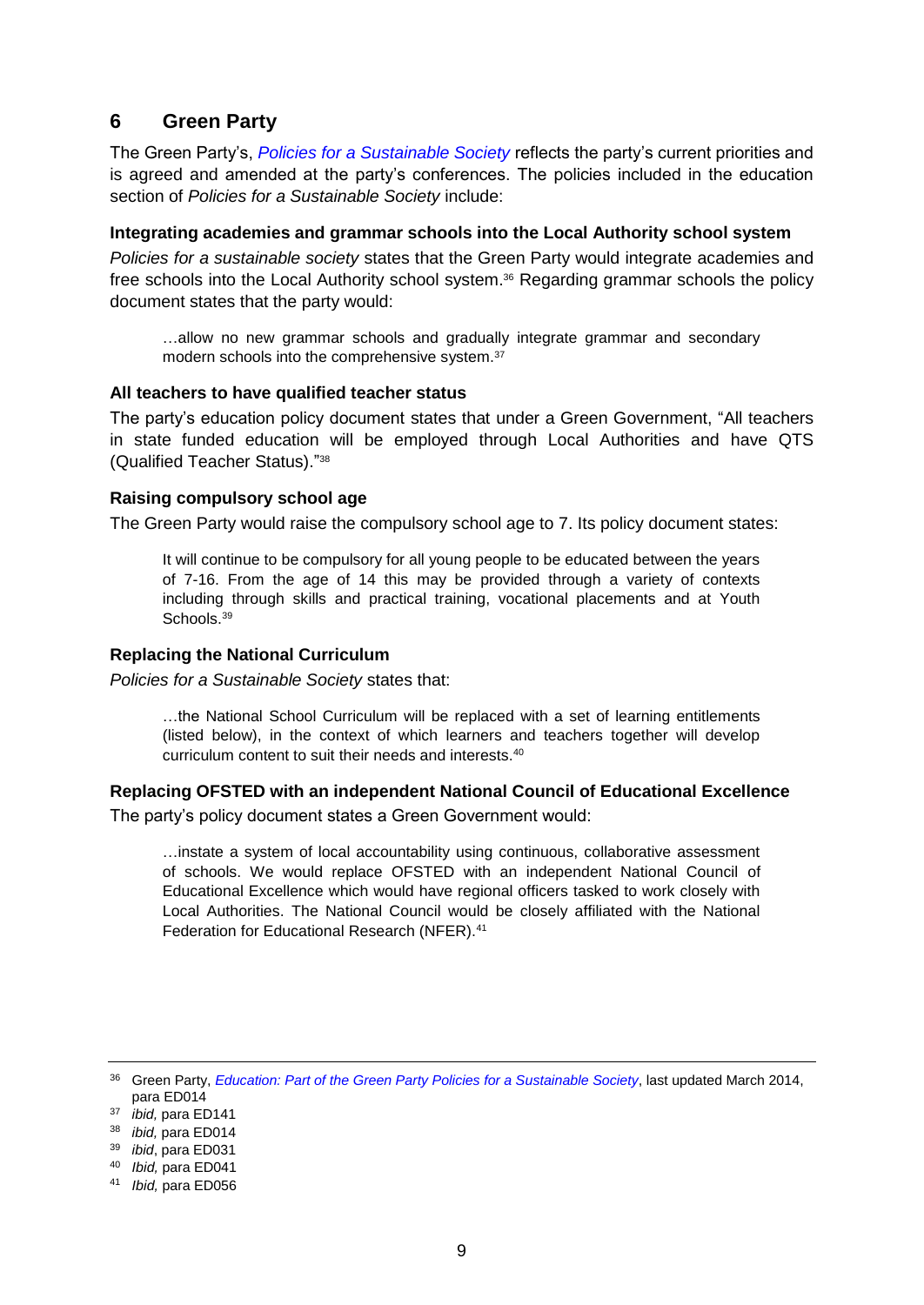#### **Class and school sizes**

*Policies for a Sustainable Society* states that the party would in the long run "work towards class sizes of 20 at both secondary and primary level" and would work towards secondary schools having a maximum size of 700 pupils.<sup>42</sup>

#### **Free school meals**

The party's policy document states that the party would introduce a minimum requirement that:

…all children are provided free of charge with a balanced nutritious lunch including local and organic non-GM food, free from additives.<sup>43</sup>

## <span id="page-9-0"></span>**7 Further information**

Below are links to House of Commons Library Standard Notes that provide further information on some of the policy areas relevant to the commitments outlined above.

#### **School types**

SN7059, *[Free schools and academies -](http://www.parliament.uk/business/publications/research/briefing-papers/SN07059/free-schools-and-academies-frequently-asked-questions) frequently asked questions.*

SN6233, *[Converter Academies: Statistics](http://www.parliament.uk/briefing-papers/SN06233/converter-academies-statistics)*

SN7033, *[Free school statistics](http://www.parliament.uk/briefing-papers/SN07033/free-school-statistics)*

SN7070, *[Grammar Schools](http://www.parliament.uk/briefing-papers/SN07070/grammar-schools)*

SN1398, *[Grammar school statistics](http://www.parliament.uk/briefing-papers/SN01398/grammar-school-statistics)*

#### **Class sizes**

SN2625, *[Schools and class sizes: Social Indicators page](http://www.parliament.uk/briefing-papers/SN02625/schools-and-class-sizes-social-indicators-page)*

#### **The National Curriculum**

SN6798, *[National Curriculum review](http://www.parliament.uk/briefing-papers/SN06798/national-curriculum-review)*

#### **School funding**

SN6702, *[School funding: moving towards a national funding formula](http://www.parliament.uk/briefing-papers/SN06702/school-funding-moving-towards-a-national-funding-formula)*

SN6701, *[School funding: annual settlements under the Coalition Government](http://www.parliament.uk/briefing-papers/SN06701/school-funding-annual-settlements-under-the-coalition-government)*

SN1078, *[Education Spending in the UK.](http://www.parliament.uk/business/publications/research/briefing-papers/SN01078/education-spending-in-the-uk)*

#### **Teachers**

SN2626, *[Teachers: Social Indicators page](http://www.parliament.uk/briefing-papers/SN02626/teachers-social-indicators-page)*

SN6710, *[Initial teacher training in England](http://www.parliament.uk/briefing-papers/SN06710/initial-teacher-training-in-england)*

## **School meals**

SN4195, *[School meals and nutritional standards](http://www.parliament.uk/briefing-papers/SN04195/school-meals-and-nutritional-standards)*

#### **Sex and relationship education**

SN6103, *[Sex and Relationship Education in Schools](http://www.parliament.uk/briefing-papers/SN06103/sex-and-relationship-education-in-schools)*

<sup>42</sup> *ibid,* para ED100

<sup>43</sup> *Ibid,* para ED190